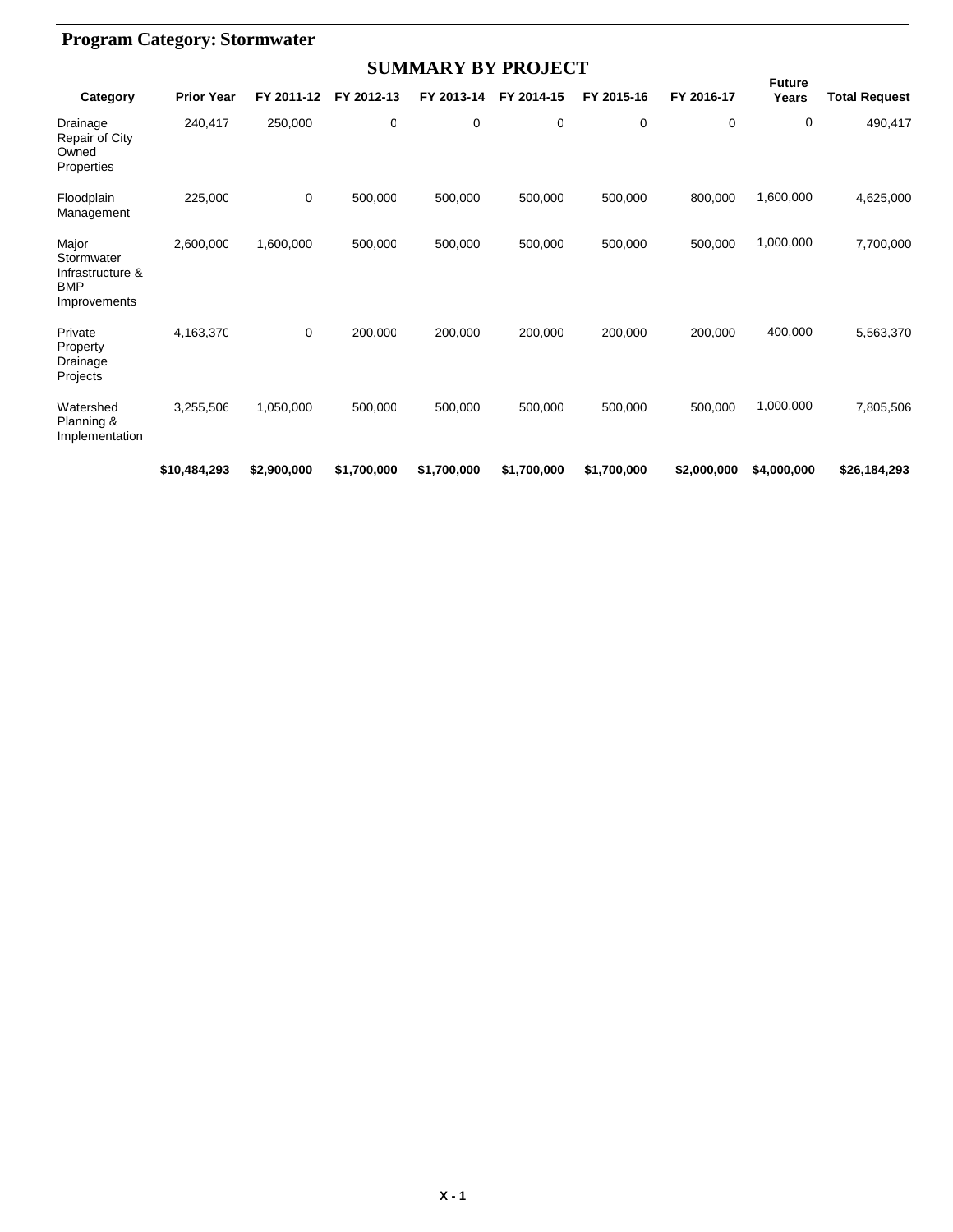#### **SUMMARY BY REVENUE SOURCE**

|                          |                   |             |             |             |             |             |             | <b>Future</b> |                    |
|--------------------------|-------------------|-------------|-------------|-------------|-------------|-------------|-------------|---------------|--------------------|
| Category                 | <b>Prior Year</b> | FY 2011-12  | FY 2012-13  | FY 2013-14  | FY 2014-15  | FY 2015-16  | FY 2016-17  | Years         | <b>Total Funds</b> |
| Unidentified             |                   |             |             |             |             |             |             |               | $\Omega$           |
| <b>Rev Unauthorized</b>  |                   |             |             |             |             |             |             |               |                    |
| <b>Rev Authorized</b>    |                   |             |             |             |             |             |             |               |                    |
| Pay-As-You-Go            | 7,558,923         | 2,900,000   | 1,700,000   | 1,700,000   | 1,700,000   | 1,700,000   | 2,000,000   | 4,000,000     | 23,258,923         |
| Other                    |                   |             |             |             |             |             |             |               |                    |
| Intergovernmental        | 2,925,370         |             |             |             |             |             |             | 0             | 2,925,370          |
| <b>Installment Sales</b> |                   |             |             |             |             |             |             |               | 0                  |
| Impact Fees              |                   |             |             |             |             |             |             |               | 0                  |
| <b>GOB Unauthorized</b>  |                   |             |             |             |             |             |             |               | 0                  |
| <b>GOB Authorized</b>    |                   |             |             |             |             |             |             |               |                    |
|                          | \$10,484,293      | \$2,900,000 | \$1,700,000 | \$1,700,000 | \$1,700,000 | \$1,700,000 | \$2,000,000 | \$4,000,000   | \$26,184,293       |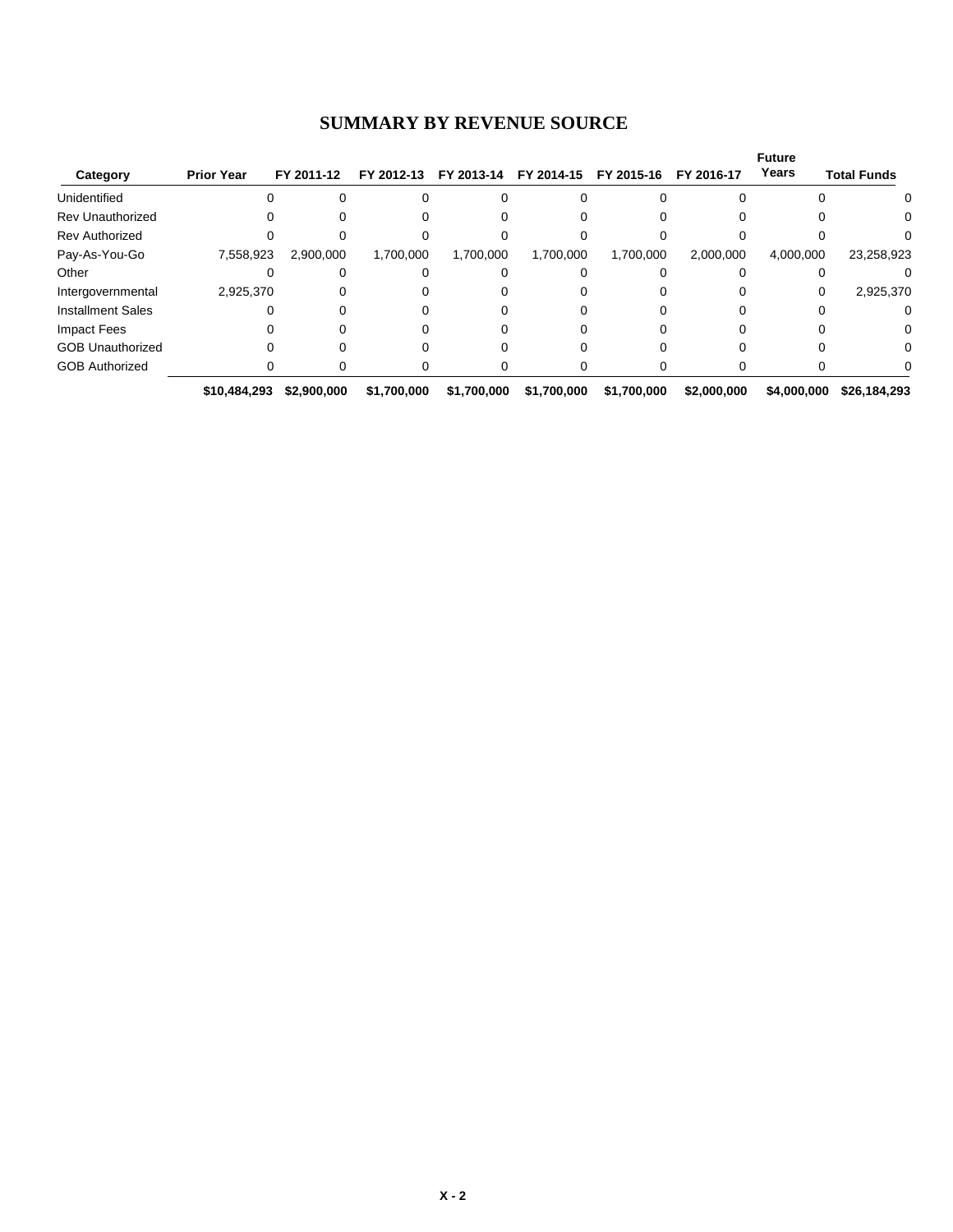| Service Area                                                                                                                                                                                                                                                                                                                                                                                         | Department                                                                             |           |                     | Division/Program:       |                         | District:      |         |                        |              |  |
|------------------------------------------------------------------------------------------------------------------------------------------------------------------------------------------------------------------------------------------------------------------------------------------------------------------------------------------------------------------------------------------------------|----------------------------------------------------------------------------------------|-----------|---------------------|-------------------------|-------------------------|----------------|---------|------------------------|--------------|--|
| Stormwater                                                                                                                                                                                                                                                                                                                                                                                           |                                                                                        |           | <b>Public Works</b> |                         |                         | Stormwater     |         | All                    |              |  |
| <b>Project Title</b>                                                                                                                                                                                                                                                                                                                                                                                 |                                                                                        |           | <b>Pin Number</b>   |                         |                         | Master Plan    |         |                        |              |  |
| Drainage Repair of City Owned<br>Properties                                                                                                                                                                                                                                                                                                                                                          |                                                                                        |           |                     |                         |                         |                |         |                        |              |  |
| <b>Project Description</b>                                                                                                                                                                                                                                                                                                                                                                           |                                                                                        |           |                     |                         |                         |                |         |                        |              |  |
| This program involves the repair or improvement of existing drainage systems<br>located on City owned property. The program will be developed and<br>administered by Stormwater Services Division. Funds may be used for, but<br>are not limited to, the analysis, design, and construction of drainage repair and<br>improvement projects involving City owned land.<br>Picture<br><b>Available</b> |                                                                                        |           |                     |                         |                         |                |         |                        |              |  |
|                                                                                                                                                                                                                                                                                                                                                                                                      |                                                                                        |           |                     |                         | <b>PROJECTED DATES:</b> |                |         | <b>TYPE REQUEST</b>    |              |  |
|                                                                                                                                                                                                                                                                                                                                                                                                      | <b>PROJECT STATUS -</b><br><b>April 2011</b><br><b>Total Expenditures</b><br>\$240,417 |           |                     | Beginning<br>Completion |                         | 07/07<br>07/12 |         | Revision               |              |  |
| <b>Appropriation</b>                                                                                                                                                                                                                                                                                                                                                                                 | <b>Prior Year</b>                                                                      | 2011-12   | 2012-13             | 2013-14                 | 2014-15                 | 2015-16        | 2016-17 | <b>Future</b><br>Years | <b>TOTAL</b> |  |
| Planning/Design                                                                                                                                                                                                                                                                                                                                                                                      | \$100,000                                                                              | \$0       | \$0                 | \$0                     | \$0                     | \$0            | \$0     | \$0                    | \$100,000    |  |
| Land                                                                                                                                                                                                                                                                                                                                                                                                 | \$0                                                                                    | \$0       | \$0                 | \$0                     | \$0                     | \$0            | \$0     | \$0                    | \$0          |  |
| Construction                                                                                                                                                                                                                                                                                                                                                                                         | \$140,417                                                                              | \$250,000 | \$0                 | \$0                     | \$0                     | \$0            | \$0     | \$0                    | \$390,417    |  |
| Equip/Furnishings                                                                                                                                                                                                                                                                                                                                                                                    | \$0                                                                                    | \$0       | \$0                 | \$0                     | \$0                     | \$0            | \$0     | \$0                    | \$0          |  |
| Contingency                                                                                                                                                                                                                                                                                                                                                                                          | \$0                                                                                    | \$0       | \$0                 | \$0                     | \$0                     | \$0            | \$0     | \$0                    | \$0          |  |
| <b>Total</b>                                                                                                                                                                                                                                                                                                                                                                                         | \$240,417                                                                              | \$250,000 | \$0                 | \$0                     | \$0                     | \$0            | \$0     | \$0                    | \$490,417    |  |
| Revenue                                                                                                                                                                                                                                                                                                                                                                                              | <b>Prior Year</b>                                                                      | 2011-12   | 2012-13             | 2013-14                 | 2014-15                 | 2015-16        | 2016-17 | <b>Future</b><br>Years | <b>TOTAL</b> |  |
| Pay-As-You-Go                                                                                                                                                                                                                                                                                                                                                                                        | \$240,417                                                                              | \$250,000 | \$0                 | \$0                     | \$0                     | \$0            | \$0     | \$0                    | \$490,417    |  |
| <b>GOB Authorized</b>                                                                                                                                                                                                                                                                                                                                                                                | \$0                                                                                    | \$0       | \$0                 | \$0                     | \$0                     | \$0            | \$0     | \$0                    | \$0          |  |
| <b>GOB Unauthorized</b>                                                                                                                                                                                                                                                                                                                                                                              | \$0                                                                                    | \$0       | \$0                 | \$0                     | \$0                     | \$0            | \$0     | \$0                    | \$0          |  |
| <b>Rev Authorized</b>                                                                                                                                                                                                                                                                                                                                                                                | \$0                                                                                    | \$0       | \$0                 | \$0                     | \$0                     | \$0            | \$0     | \$0                    | \$0          |  |
| <b>Rev Unauthorized</b>                                                                                                                                                                                                                                                                                                                                                                              | \$0                                                                                    | \$0       | \$0                 | \$0                     | \$0                     | \$0            | \$0     | \$0                    | \$0          |  |
| <b>Installment Sales</b>                                                                                                                                                                                                                                                                                                                                                                             | \$0                                                                                    | \$0       | \$0                 | \$0                     | \$0                     | \$0            | \$0     | \$0                    | \$0          |  |
| <b>Impact Fees</b>                                                                                                                                                                                                                                                                                                                                                                                   | \$0                                                                                    | \$0       | \$0                 | \$0                     | \$0                     | \$0            | \$0     | \$0                    | \$0          |  |
| Intergovernmental                                                                                                                                                                                                                                                                                                                                                                                    | \$0                                                                                    | \$0       | \$0                 | \$0                     | \$0                     | \$0            | \$0     | \$0                    | \$0          |  |
| Other                                                                                                                                                                                                                                                                                                                                                                                                | \$0                                                                                    | \$0       | \$0                 | \$0                     | \$0                     | \$0            | \$0     | \$0                    | \$0          |  |
| Unidentified                                                                                                                                                                                                                                                                                                                                                                                         | \$0                                                                                    | \$0       | \$0                 | \$0                     | \$0                     | \$0            | \$0     | \$0                    | \$0          |  |
| <b>Total</b>                                                                                                                                                                                                                                                                                                                                                                                         | \$240,417                                                                              | \$250,000 | \$0                 | \$0                     | \$0                     | \$0            | \$0     | \$0                    | \$490,417    |  |
| <b>Operating</b>                                                                                                                                                                                                                                                                                                                                                                                     | <b>Prior Year</b>                                                                      | 2011-12   | 2012-13             | 2013-14                 | 2014-15                 | 2015-16        | 2016-17 | <b>Future</b><br>Years | <b>TOTAL</b> |  |
| Capital Outlay                                                                                                                                                                                                                                                                                                                                                                                       | \$0                                                                                    | \$0       | \$0                 | \$0                     | \$0                     | \$0            | \$0     | \$0                    | \$0          |  |
| Maint/Operations                                                                                                                                                                                                                                                                                                                                                                                     | \$0                                                                                    | \$0       | \$0                 | \$0                     | \$0                     | \$0            | \$0     | \$0                    | \$0          |  |
| Personnel                                                                                                                                                                                                                                                                                                                                                                                            | \$0                                                                                    | \$0       | \$0                 | \$0                     | \$0                     | \$0            | \$0     | \$0                    | \$0          |  |
| <b>Total</b>                                                                                                                                                                                                                                                                                                                                                                                         | \$0                                                                                    | \$0       | \$0                 | \$0                     | \$0                     | \$0            | \$0     | \$0                    | \$0          |  |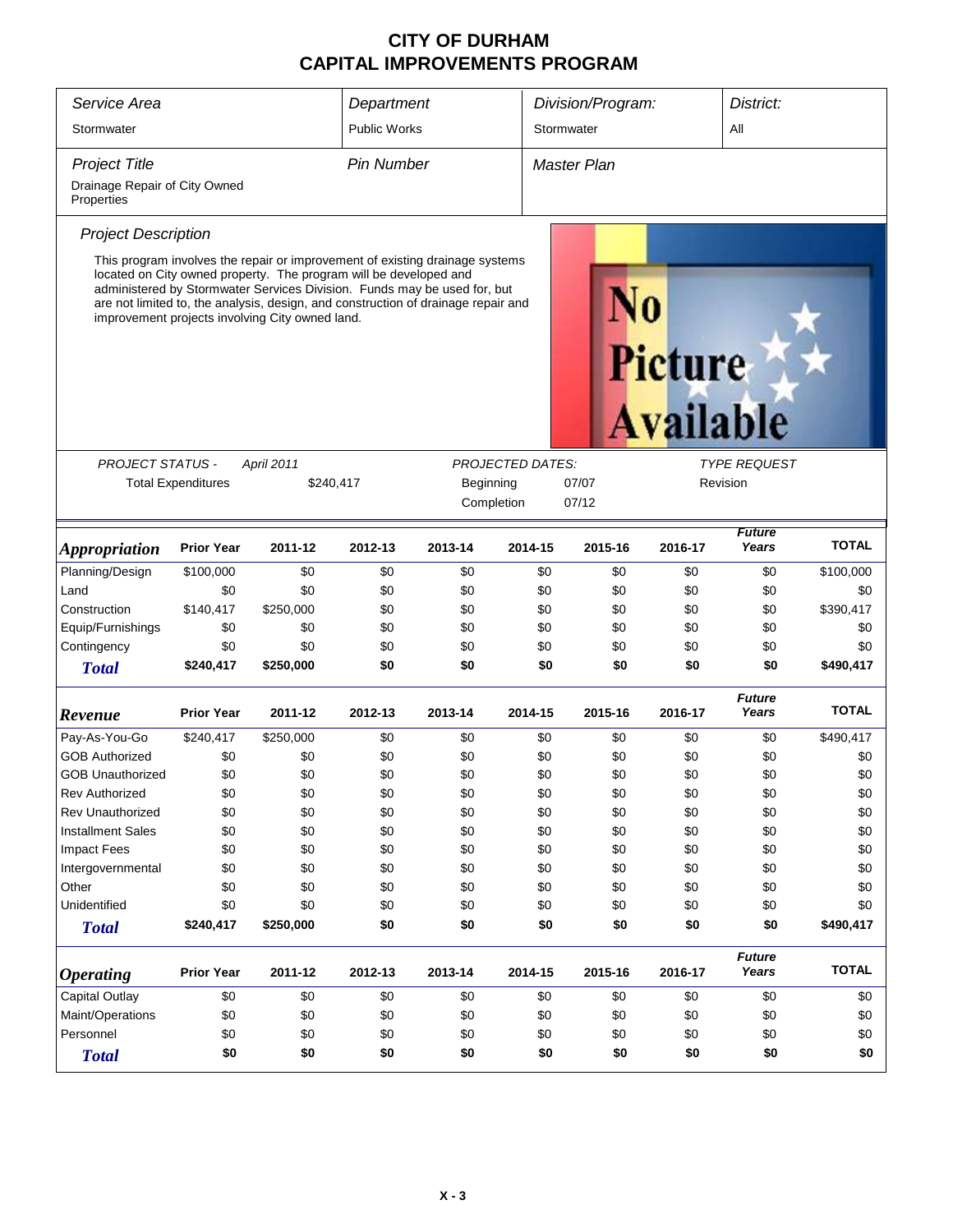| Service Area                | Department                                                                                                                                                                                                         |            |                   | Division/Program: |                         | District:          |                |                        |              |  |
|-----------------------------|--------------------------------------------------------------------------------------------------------------------------------------------------------------------------------------------------------------------|------------|-------------------|-------------------|-------------------------|--------------------|----------------|------------------------|--------------|--|
| Stormwater                  | <b>Public Works</b>                                                                                                                                                                                                |            |                   | Stormwater        |                         | All                |                |                        |              |  |
| <b>Project Title</b>        |                                                                                                                                                                                                                    |            | <b>Pin Number</b> |                   |                         | <b>Master Plan</b> |                |                        |              |  |
| Floodplain Management       |                                                                                                                                                                                                                    |            |                   |                   |                         |                    |                |                        |              |  |
| <b>Project Description</b>  |                                                                                                                                                                                                                    |            |                   |                   |                         |                    |                |                        |              |  |
|                             | This is an on-going program that involves efforts to reduce or eliminate long-                                                                                                                                     |            |                   |                   |                         |                    |                |                        |              |  |
|                             | term risk to people and property from flooding hazards and their effects. The<br>program includes floodplain analysis and the identification, evaluation, and<br>implementation of floodplain management projects. |            |                   |                   |                         |                    | <b>Picture</b> | <b>Available</b>       |              |  |
|                             |                                                                                                                                                                                                                    |            |                   |                   |                         |                    |                |                        |              |  |
| <b>PROJECT STATUS -</b>     |                                                                                                                                                                                                                    | April 2011 |                   |                   | <b>PROJECTED DATES:</b> |                    |                | <b>TYPE REQUEST</b>    |              |  |
|                             | <b>Total Expenditures</b>                                                                                                                                                                                          |            | \$0               |                   | Beginning<br>Completion | 09/09<br>07/19     |                | Revision               |              |  |
|                             |                                                                                                                                                                                                                    |            |                   |                   |                         |                    |                |                        |              |  |
| <i><b>Appropriation</b></i> | <b>Prior Year</b>                                                                                                                                                                                                  | 2011-12    | 2012-13           | 2013-14           | 2014-15                 | 2015-16            | 2016-17        | <b>Future</b><br>Years | <b>TOTAL</b> |  |
| Planning/Design             | \$75,000                                                                                                                                                                                                           | \$0        | \$0               | \$0               | \$0                     | \$0                | \$0            | \$0                    | \$75,000     |  |
| Land                        | \$100,000                                                                                                                                                                                                          | \$0        | \$200,000         | \$200,000         | \$200,000               | \$200,000          | \$500,000      | \$1,000,000            | \$2,400,000  |  |
| Construction                | \$50,000                                                                                                                                                                                                           | \$0        | \$300,000         | \$300,000         | \$300,000               | \$300,000          | \$300,000      | \$600,000              | \$2,150,000  |  |
| Equip/Furnishings           | \$0                                                                                                                                                                                                                | \$0        | \$0               | \$0               | \$0                     | \$0                | \$0            | \$0                    | \$0          |  |
| Contingency                 | \$0                                                                                                                                                                                                                | \$0        | \$0               | \$0               | \$0                     | \$0                | \$0            | \$0                    | \$0          |  |
| <b>Total</b>                | \$225,000                                                                                                                                                                                                          | \$0        | \$500,000         | \$500,000         | \$500,000               | \$500,000          | \$800,000      | \$1,600,000            | \$4,625,000  |  |
| Revenue                     | <b>Prior Year</b>                                                                                                                                                                                                  | 2011-12    | 2012-13           | 2013-14           | 2014-15                 | 2015-16            | 2016-17        | <b>Future</b><br>Years | <b>TOTAL</b> |  |
| Pay-As-You-Go               | \$225,000                                                                                                                                                                                                          | \$0        | \$500,000         | \$500,000         | \$500,000               | \$500,000          | \$800,000      | \$1,600,000            | \$4,625,000  |  |
| <b>GOB Authorized</b>       | \$0                                                                                                                                                                                                                | \$0        | \$0               | \$0               | \$0                     | \$0                | \$0            | \$0                    | \$0          |  |
| <b>GOB Unauthorized</b>     | \$0                                                                                                                                                                                                                | \$0        | \$0               | \$0               | \$0                     | \$0                | \$0            | \$0                    | \$0          |  |
| <b>Rev Authorized</b>       | \$0                                                                                                                                                                                                                | \$0        | \$0               | \$0               | \$0                     | \$0                | \$0            | \$0                    | \$0          |  |
| <b>Rev Unauthorized</b>     | \$0                                                                                                                                                                                                                | \$0        | \$0               | \$0               | \$0                     | \$0                | \$0            | \$0                    | \$0          |  |
| <b>Installment Sales</b>    | \$0                                                                                                                                                                                                                | \$0        | \$0               | \$0               | \$0                     | \$0                | \$0            | \$0                    | \$0          |  |
| Impact Fees                 | \$0                                                                                                                                                                                                                | \$0        | \$0               | \$0               | \$0                     | \$0                | \$0            | \$0                    | \$0          |  |
| Intergovernmental           | \$0                                                                                                                                                                                                                | \$0        | \$0               | \$0               | \$0                     | \$0                | \$0            | \$0                    | \$0          |  |
| Other                       | \$0                                                                                                                                                                                                                | \$0        | \$0               | \$0               | \$0                     | \$0                | \$0            | \$0                    | \$0          |  |
| Unidentified                | \$0                                                                                                                                                                                                                | \$0        | \$0               | \$0               | \$0                     | \$0                | \$0            | \$0                    | \$0          |  |
| <b>Total</b>                | \$225,000                                                                                                                                                                                                          | \$0        | \$500,000         | \$500,000         | \$500,000               | \$500,000          | \$800,000      | \$1,600,000            | \$4,625,000  |  |
| <b>Operating</b>            | <b>Prior Year</b>                                                                                                                                                                                                  | 2011-12    | 2012-13           | 2013-14           | 2014-15                 | 2015-16            | 2016-17        | <b>Future</b><br>Years | <b>TOTAL</b> |  |
| Capital Outlay              | \$0                                                                                                                                                                                                                | \$0        | \$0               | \$0               | \$0                     | \$0                | \$0            | \$0                    | \$0          |  |
| Maint/Operations            | \$0                                                                                                                                                                                                                | \$0        | \$0               | \$0               | \$0                     | \$0                | \$0            | \$0                    | \$0          |  |
| Personnel                   | \$0                                                                                                                                                                                                                | \$0        | \$0               | \$0               | \$0                     | \$0                | \$0            | \$0                    | \$0          |  |
| <b>Total</b>                | \$0                                                                                                                                                                                                                | \$0        | \$0               | \$0               | \$0                     | \$0                | \$0            | \$0                    | \$0          |  |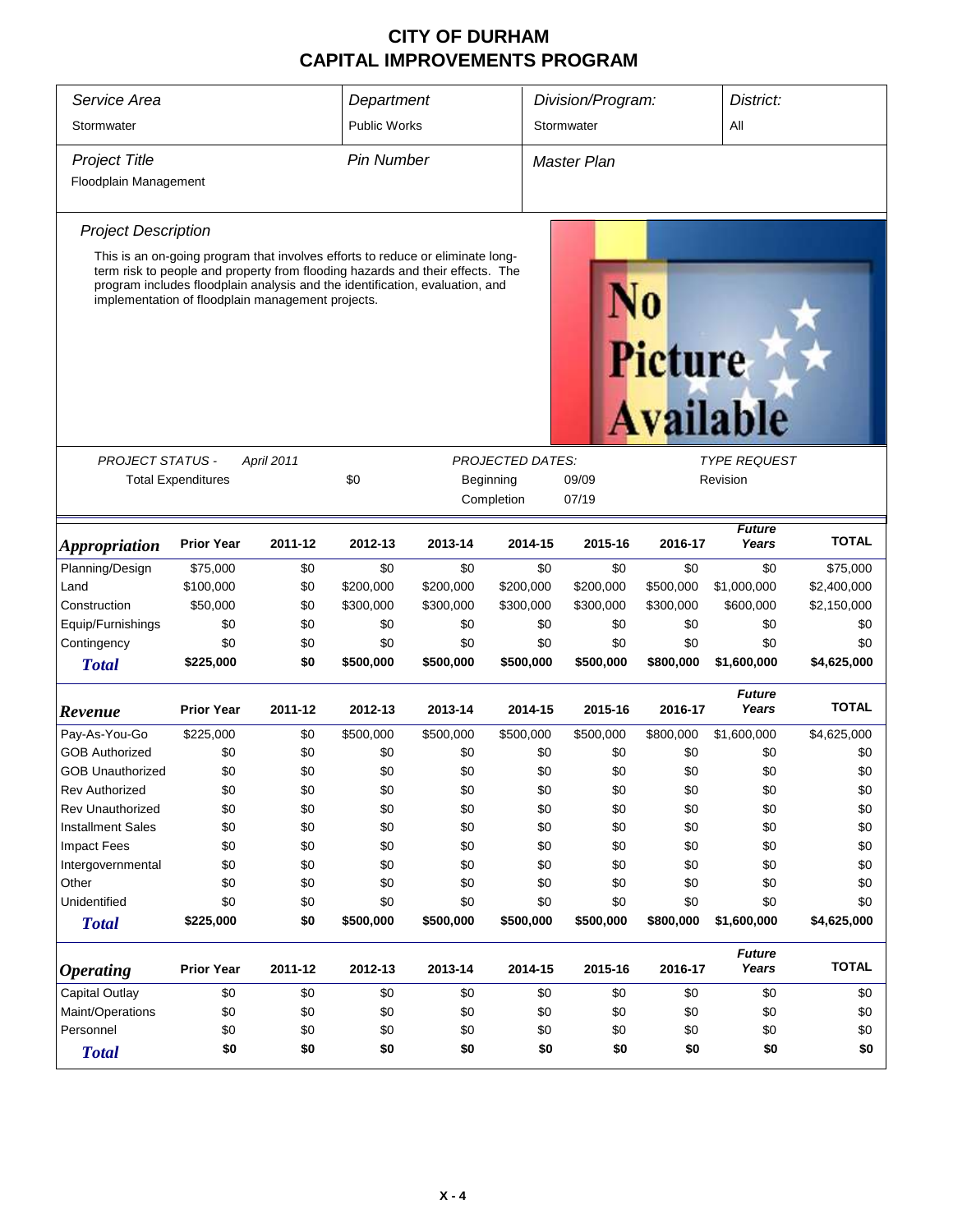| Service Area<br>Stormwater                            | Department<br><b>Public Works</b> |                                                                                                                                                                                                                                                                                            |                   | Division/Program:<br>Stormwater |                                      | District:<br>All |                |                                 |              |  |  |
|-------------------------------------------------------|-----------------------------------|--------------------------------------------------------------------------------------------------------------------------------------------------------------------------------------------------------------------------------------------------------------------------------------------|-------------------|---------------------------------|--------------------------------------|------------------|----------------|---------------------------------|--------------|--|--|
|                                                       |                                   |                                                                                                                                                                                                                                                                                            |                   |                                 |                                      |                  |                |                                 |              |  |  |
| <b>Project Title</b>                                  |                                   |                                                                                                                                                                                                                                                                                            | <b>Pin Number</b> |                                 |                                      | Master Plan      |                |                                 |              |  |  |
| Major Stormwater Infrastructure & BMP<br>Improvements |                                   |                                                                                                                                                                                                                                                                                            |                   |                                 |                                      |                  |                |                                 |              |  |  |
| <b>Project Description</b>                            |                                   |                                                                                                                                                                                                                                                                                            |                   |                                 |                                      |                  |                |                                 |              |  |  |
|                                                       |                                   | This project funds repair, improvements or analysis of watersheds, major<br>drainage systems or BMP systems that involve private or public property and<br>require extensive analysis, design, permit approvals or monitoring. Projects<br>are identified and managed by Stormwater staff. |                   |                                 |                                      |                  | <b>Picture</b> | <b>Available</b>                |              |  |  |
|                                                       |                                   |                                                                                                                                                                                                                                                                                            |                   |                                 |                                      |                  |                |                                 |              |  |  |
| <b>PROJECT STATUS -</b>                               | <b>Total Expenditures</b>         | April 2011<br>\$1,676,410                                                                                                                                                                                                                                                                  |                   |                                 | <b>PROJECTED DATES:</b><br>Beginning | 09/09            |                | <b>TYPE REQUEST</b><br>Revision |              |  |  |
|                                                       |                                   |                                                                                                                                                                                                                                                                                            |                   |                                 | Completion                           | 07/19            |                |                                 |              |  |  |
|                                                       |                                   |                                                                                                                                                                                                                                                                                            |                   |                                 |                                      |                  |                |                                 |              |  |  |
| <i><b>Appropriation</b></i>                           | <b>Prior Year</b>                 | 2011-12                                                                                                                                                                                                                                                                                    | 2012-13           | 2013-14                         | 2014-15                              | 2015-16          | 2016-17        | <b>Future</b><br>Years          | <b>TOTAL</b> |  |  |
| Planning/Design                                       | \$625,000                         | \$0                                                                                                                                                                                                                                                                                        | \$0               | \$0                             | \$0                                  | \$0              | \$0            | \$0                             | \$625,000    |  |  |
| Construction                                          | \$1,675,000                       | \$1,600,000                                                                                                                                                                                                                                                                                | \$500,000         | \$500,000                       | \$500,000                            | \$500,000        | \$500,000      | \$1,000,000                     | \$6,775,000  |  |  |
| Equip/Furnishings                                     | \$150,000                         | \$0                                                                                                                                                                                                                                                                                        | \$0               | \$0                             | \$0                                  | \$0              | \$0            | \$0                             | \$150,000    |  |  |
| Contingency                                           | \$150,000                         | \$0                                                                                                                                                                                                                                                                                        | \$0               | \$0                             | \$0                                  | \$0              | \$0            | \$0                             | \$150,000    |  |  |
| <b>Total</b>                                          | \$2,600,000                       | \$1,600,000                                                                                                                                                                                                                                                                                | \$500,000         | \$500,000                       | \$500,000                            | \$500,000        | \$500,000      | \$1,000,000                     | \$7,700,000  |  |  |
| Revenue                                               | <b>Prior Year</b>                 | 2011-12                                                                                                                                                                                                                                                                                    | 2012-13           | 2013-14                         | 2014-15                              | 2015-16          | 2016-17        | <b>Future</b><br>Years          | <b>TOTAL</b> |  |  |
| Pay-As-You-Go                                         | \$2,600,000                       | \$1,600,000                                                                                                                                                                                                                                                                                | \$500,000         | \$500,000                       | \$500,000                            | \$500,000        | \$500,000      | \$1,000,000                     | \$7,700,000  |  |  |
| <b>GOB Authorized</b>                                 | \$0                               | \$0                                                                                                                                                                                                                                                                                        | \$0               | \$0                             | \$0                                  | \$0              | \$0            | \$0                             | \$0          |  |  |
| <b>GOB Unauthorized</b>                               | \$0                               | \$0                                                                                                                                                                                                                                                                                        | \$0               | \$0                             | \$0                                  | \$0              | \$0            | \$0                             | \$0          |  |  |
| Rev Authorized                                        | \$0                               | \$0                                                                                                                                                                                                                                                                                        | \$0               | \$0                             | \$0                                  | \$0              | \$0            | \$0                             | \$0          |  |  |
| Rev Unauthorized                                      | \$0                               | \$0                                                                                                                                                                                                                                                                                        | \$0               | \$0                             | \$0                                  | \$0              | \$0            | \$0                             | \$0          |  |  |
| <b>Installment Sales</b>                              | \$0                               | \$0                                                                                                                                                                                                                                                                                        | \$0               | \$0                             | \$0                                  | \$0              | \$0            | \$0                             | \$0          |  |  |
| Impact Fees                                           | \$0                               | \$0                                                                                                                                                                                                                                                                                        | \$0               | \$0                             | \$0                                  | \$0              | \$0            | \$0                             | \$0          |  |  |
| Intergovernmental                                     | \$0                               | \$0                                                                                                                                                                                                                                                                                        | \$0               | \$0                             | \$0                                  | \$0              | \$0            | \$0                             | \$0          |  |  |
| Other                                                 | \$0                               | \$0                                                                                                                                                                                                                                                                                        | \$0               | \$0                             | \$0                                  | \$0              | \$0            | \$0                             | \$0          |  |  |
| Unidentified                                          | \$0                               | \$0                                                                                                                                                                                                                                                                                        | \$0               | \$0                             | \$0                                  | \$0              | \$0            | \$0                             | \$0          |  |  |
| <b>Total</b>                                          | \$2,600,000                       | \$1,600,000                                                                                                                                                                                                                                                                                | \$500,000         | \$500,000                       | \$500,000                            | \$500,000        | \$500,000      | \$1,000,000                     | \$7,700,000  |  |  |
| <b>Operating</b>                                      | <b>Prior Year</b>                 | 2011-12                                                                                                                                                                                                                                                                                    | 2012-13           | 2013-14                         | 2014-15                              | 2015-16          | 2016-17        | <b>Future</b><br>Years          | <b>TOTAL</b> |  |  |
| <b>Capital Outlay</b>                                 | \$0                               | \$0                                                                                                                                                                                                                                                                                        | \$0               | \$0                             | \$0                                  | \$0              | \$0            | \$0                             | \$0          |  |  |
| Maint/Operations                                      | \$0                               | \$0                                                                                                                                                                                                                                                                                        | \$0               | \$0                             | \$0                                  | \$0              | \$0            | \$0                             | \$0          |  |  |
| Personnel                                             | \$0                               | \$0                                                                                                                                                                                                                                                                                        | \$0               | \$0                             | \$0                                  | \$0              | \$0            | \$0                             | \$0          |  |  |
| <b>Total</b>                                          | \$0                               | \$0                                                                                                                                                                                                                                                                                        | \$0               | \$0                             | \$0                                  | \$0              | \$0            | \$0                             | \$0          |  |  |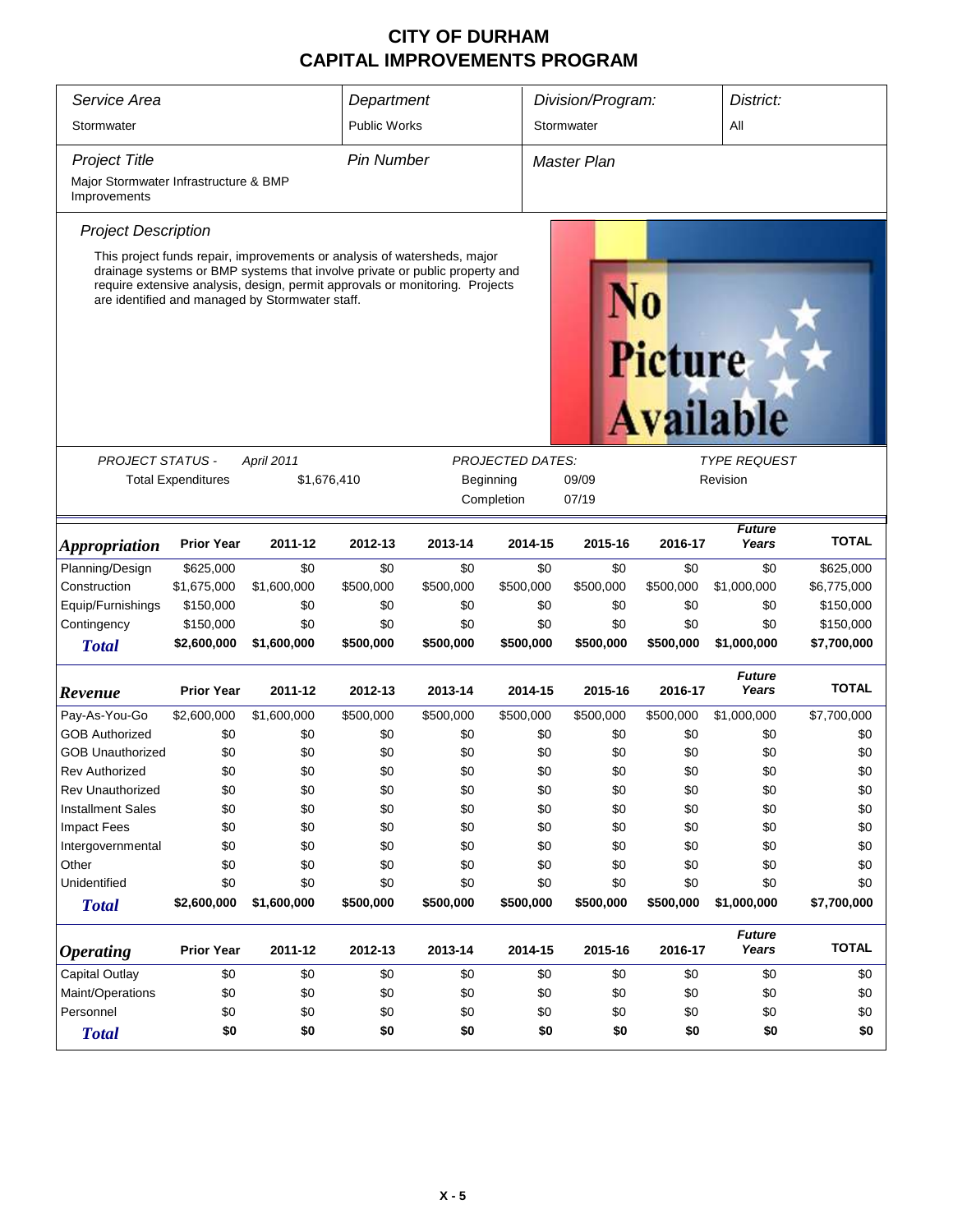| Service Area                       | Department                                                                                                                                            |             |                     | Division/Program: |                         | District:          |           |                        |              |  |
|------------------------------------|-------------------------------------------------------------------------------------------------------------------------------------------------------|-------------|---------------------|-------------------|-------------------------|--------------------|-----------|------------------------|--------------|--|
| Stormwater                         |                                                                                                                                                       |             | <b>Public Works</b> |                   |                         | Stormwater         |           |                        | All          |  |
| <b>Project Title</b>               |                                                                                                                                                       |             | <b>Pin Number</b>   |                   |                         | <b>Master Plan</b> |           |                        |              |  |
| Private Property Drainage Projects |                                                                                                                                                       |             |                     |                   |                         |                    |           |                        |              |  |
| <b>Project Description</b>         |                                                                                                                                                       |             |                     |                   |                         |                    |           |                        |              |  |
|                                    | This project funds drainage improvement projects citywide on private property.                                                                        |             |                     |                   |                         |                    |           |                        |              |  |
| ongoing annual activity.           | Projects are identified by Stormwater staff through requests from property<br>owners and are ranked and constructed according to severity. This is an |             |                     |                   |                         |                    |           |                        |              |  |
|                                    |                                                                                                                                                       |             |                     |                   |                         |                    |           |                        |              |  |
| <b>PROJECT STATUS -</b>            |                                                                                                                                                       | April 2011  |                     |                   | <b>PROJECTED DATES:</b> |                    |           | <b>TYPE REQUEST</b>    |              |  |
|                                    | <b>Total Expenditures</b>                                                                                                                             | \$3,535,503 |                     |                   | Beginning<br>Completion | 07/04<br>07/19     |           | Revision               |              |  |
|                                    |                                                                                                                                                       |             |                     |                   |                         |                    |           |                        |              |  |
| <i><b>Appropriation</b></i>        | <b>Prior Year</b>                                                                                                                                     | 2011-12     | 2012-13             | 2013-14           | 2014-15                 | 2015-16            | 2016-17   | <b>Future</b><br>Years | <b>TOTAL</b> |  |
| Planning/Design                    | \$100,000                                                                                                                                             | \$0         | \$0                 | \$0               | \$0                     | \$0                | \$0       | \$0                    | \$100,000    |  |
| Land                               | \$0                                                                                                                                                   | \$0         | \$0                 | \$0               | \$0                     | \$0                | \$0       | \$0                    | \$0          |  |
| Construction                       | \$4,063,370                                                                                                                                           | \$0         | \$200,000           | \$200,000         | \$200,000               | \$200,000          | \$200,000 | \$400,000              | \$5,463,370  |  |
| Equip/Furnishings                  | \$0                                                                                                                                                   | \$0         | \$0                 | \$0               | \$0                     | \$0                | \$0       | \$0                    | \$0          |  |
| Contingency                        | \$0                                                                                                                                                   | \$0         | \$0                 | \$0               | \$0                     | \$0                | \$0       | \$0                    | \$0          |  |
| <b>Total</b>                       | \$4,163,370                                                                                                                                           | \$0         | \$200,000           | \$200,000         | \$200,000               | \$200,000          | \$200,000 | \$400,000              | \$5,563,370  |  |
| Revenue                            | <b>Prior Year</b>                                                                                                                                     | 2011-12     | 2012-13             | 2013-14           | 2014-15                 | 2015-16            | 2016-17   | <b>Future</b><br>Years | <b>TOTAL</b> |  |
| Pay-As-You-Go                      | \$1,925,000                                                                                                                                           | \$0         | \$200,000           | \$200,000         | \$200,000               | \$200,000          | \$200,000 | \$400,000              | \$3,325,000  |  |
| <b>GOB Authorized</b>              | \$0                                                                                                                                                   | \$0         | \$0                 | \$0               | \$0                     | \$0                | \$0       | \$0                    | \$0          |  |
| <b>GOB Unauthorized</b>            | \$0                                                                                                                                                   | \$0         | \$0                 | \$0               | \$0                     | \$0                | \$0       | \$0                    | \$0          |  |
| <b>Rev Authorized</b>              | \$0                                                                                                                                                   | \$0         | \$0                 | \$0               | \$0                     | \$0                | \$0       | \$0                    | \$0          |  |
| Rev Unauthorized                   | \$0                                                                                                                                                   | \$0         | \$0                 | \$0               | \$0                     | \$0                | \$0       | \$0                    | \$0          |  |
| <b>Installment Sales</b>           | \$0                                                                                                                                                   | \$0         | \$0                 | \$0               | \$0                     | \$0                | \$0       | \$0                    | \$0          |  |
| <b>Impact Fees</b>                 | \$0                                                                                                                                                   | \$0         | \$0                 | \$0               | \$0                     | \$0                | \$0       | \$0                    | \$0          |  |
| Intergovernmental                  | \$2,238,370                                                                                                                                           | \$0         | \$0                 | \$0               | \$0                     | \$0                | \$0       | \$0                    | \$2,238,370  |  |
| Other                              | \$0                                                                                                                                                   | \$0         | \$0                 | \$0               | \$0                     | \$0                | \$0       | \$0                    | \$0          |  |
| Unidentified                       | \$0                                                                                                                                                   | \$0         | \$0                 | \$0               | \$0                     | \$0                | \$0       | \$0                    | \$0          |  |
| <b>Total</b>                       | \$4,163,370                                                                                                                                           | \$0         | \$200,000           | \$200,000         | \$200,000               | \$200,000          | \$200,000 | \$400,000              | \$5,563,370  |  |
| <b>Operating</b>                   | <b>Prior Year</b>                                                                                                                                     | 2011-12     | 2012-13             | 2013-14           | 2014-15                 | 2015-16            | 2016-17   | <b>Future</b><br>Years | <b>TOTAL</b> |  |
| Capital Outlay                     | \$0                                                                                                                                                   | \$0         | \$0                 | \$0               | \$0                     | \$0                | \$0       | \$0                    | \$0          |  |
| Maint/Operations                   | \$0                                                                                                                                                   | \$0         | \$0                 | \$0               | \$0                     | \$0                | \$0       | \$0                    | \$0          |  |
| Personnel                          | \$0                                                                                                                                                   | \$0         | \$0                 | \$0               | \$0                     | \$0                | \$0       | \$0                    | \$0          |  |
| <b>Total</b>                       | \$0                                                                                                                                                   | \$0         | \$0                 | \$0               | \$0                     | \$0                | \$0       | \$0                    | \$0          |  |